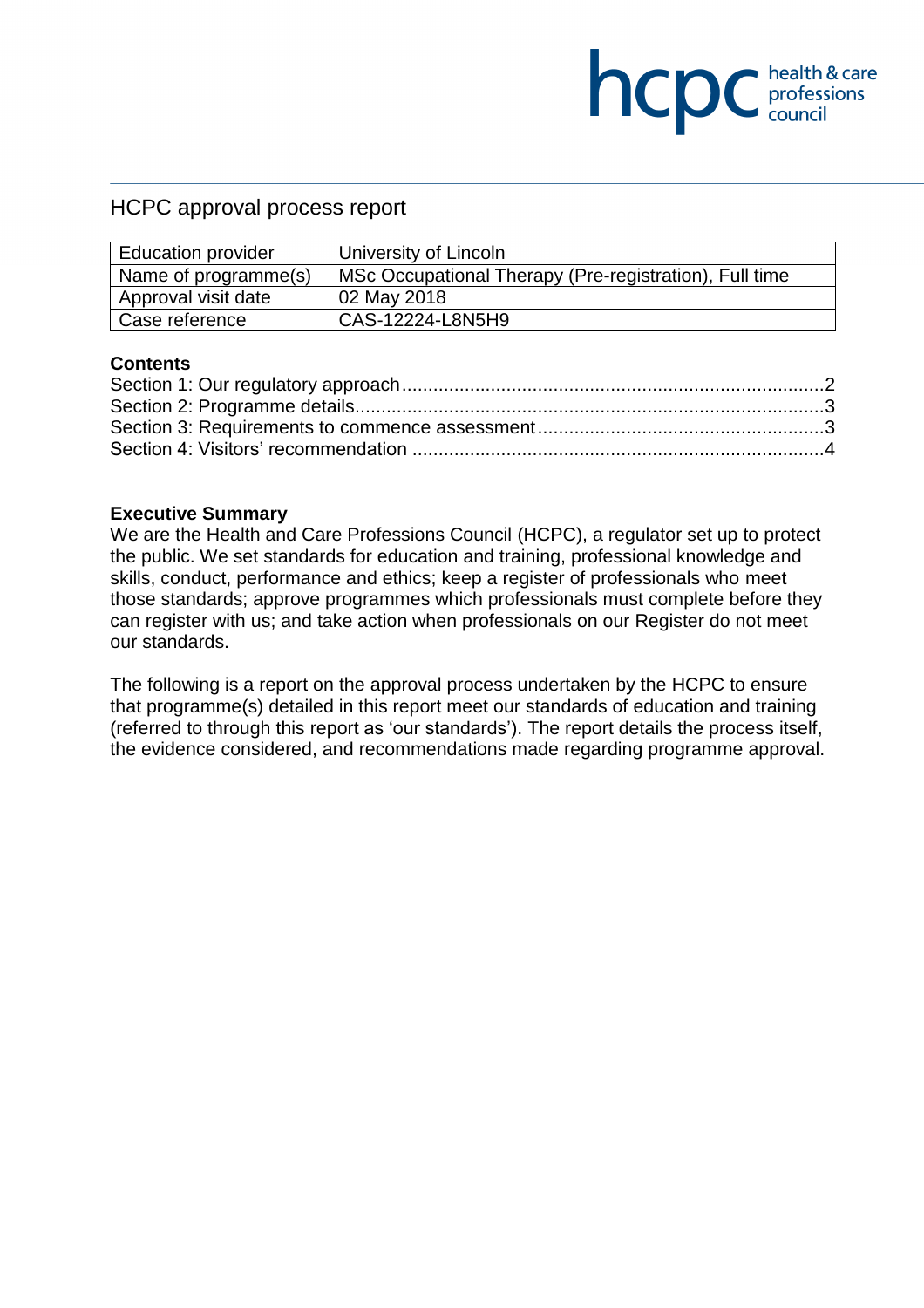# Section 1: Our regulatory approach

#### **Our standards**

We approve programmes that meet our education standards, which ensure individuals that complete the programmes meet proficiency standards. The proficiency standards set out what a registrant should know, understand and be able to do when they complete their education and training. The education standards are outcome focused, enabling education providers to deliver programmes in different ways, as long as individuals who complete the programme meet the relevant proficiency standards.

Programmes are normally approved on an open-ended basis, subject to satisfactory engagement with our monitoring processes. Programmes we have approved are listed on our website.

#### **How we make our decisions**

We make independent evidence based decisions about programme approval. For all assessments, we ensure that we have profession specific input in our decision making. In order to do this, we appoint partner visitors to undertake assessment of evidence presented through our processes. The visitors make recommendations to the Education and Training Committee (ETC). Education providers have the right of reply to the recommendation of the visitors, inclusive of conditions and recommendations. If an education provider wishes to, they can supply 'observations' as part of the process.

The ETC make decisions about the approval and ongoing approval of programmes. In order to do this, they consider recommendations detailed in process reports, and any observations from education providers (if submitted). The Committee meets in public on a regular basis and their decisions are available to view on our website.

#### **HCPC panel**

We always appoint at least one partner visitor from the profession (inclusive of modality and / or entitlement, where applicable) with which the assessment is concerned. We also ensure that visitors are supported in their assessment by a member of the HCPC executive team. Details of the HCPC panel for this assessment are as follows:

| Claire Brewis           | Occupational therapist |
|-------------------------|------------------------|
| <b>Natalie Matchett</b> | Occupational therapist |
| lan Prince              | Lav                    |
| Eloise O'Connell        | <b>HCPC</b> executive  |

### **Other groups involved in the approval visit**

There were other groups in attendance at the approval visit as follows. Although we engage in collaborative scrutiny of programmes, we come to our decisions independently.

| John Slack            | Independent chair<br>(supplied by the education<br>provider) | University of Lincoln |
|-----------------------|--------------------------------------------------------------|-----------------------|
| Carolyn Smith         | Secretary (supplied by the<br>education provider)            | University of Lincoln |
| <b>Martin Pinnick</b> | Internal panel member                                        | University of Lincoln |
| <b>Kirsty Miller</b>  | Internal panel member                                        | University of Lincoln |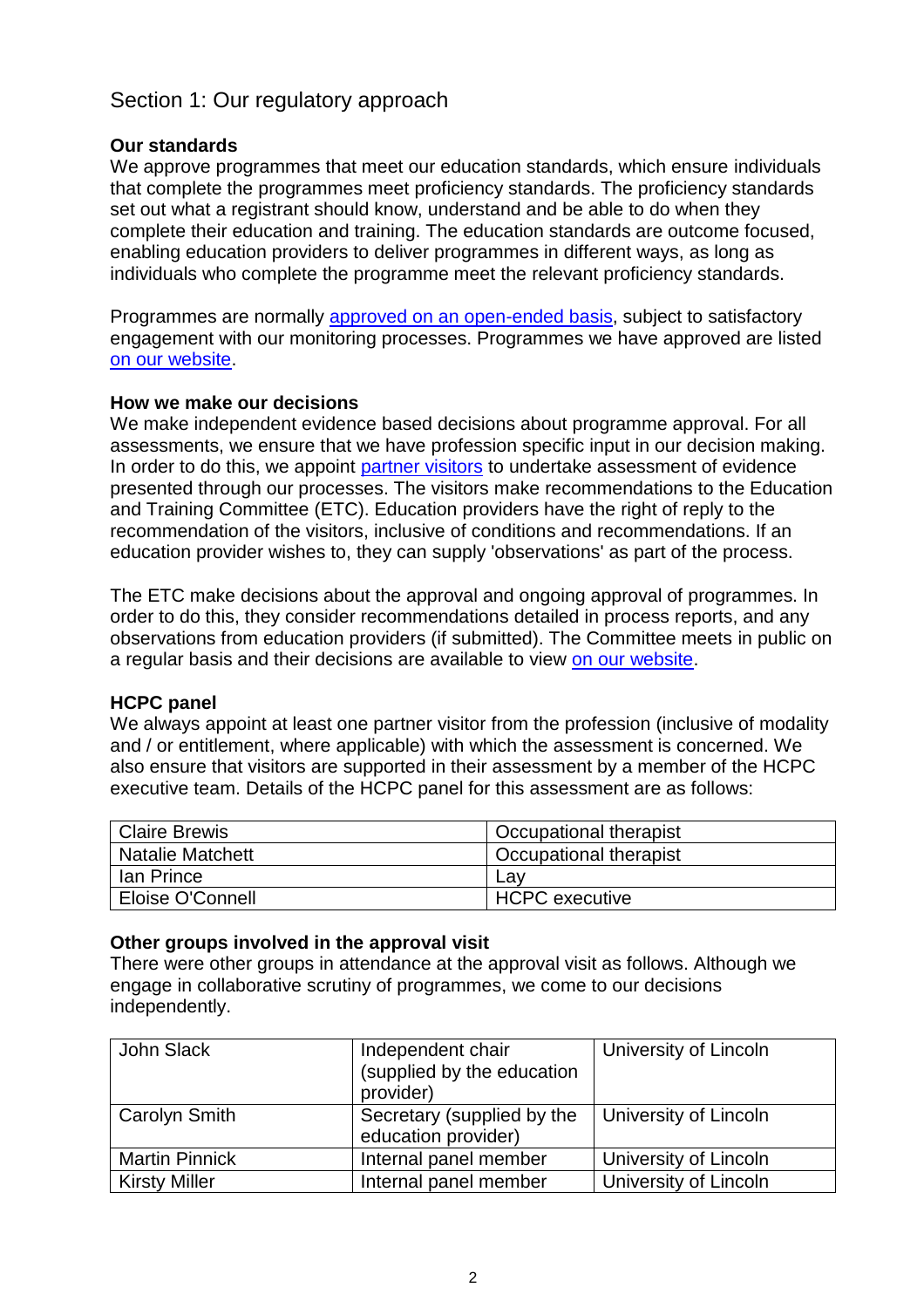| <b>Ruth Heames</b> | Royal College of<br><b>Occupational Therapists</b> | Royal College of<br><b>Occupational Therapists</b> |  |
|--------------------|----------------------------------------------------|----------------------------------------------------|--|
|                    | representative                                     |                                                    |  |
| Georgina Callister | Royal College of                                   | Royal College of                                   |  |
|                    | <b>Occupational Therapists</b>                     | <b>Occupational Therapists</b>                     |  |
|                    | representative                                     |                                                    |  |
| Angie Brown        | Royal College of                                   | Royal College of                                   |  |
|                    | <b>Occupational Therapists</b>                     | <b>Occupational Therapists</b>                     |  |
|                    | representative                                     |                                                    |  |

## Section 2: Programme details

| Programme name       | MSc Occupational Therapy (Pre-registration) |
|----------------------|---------------------------------------------|
| Mode of study        | FT (Full time)                              |
| Profession           | Occupational therapist                      |
| First intake         | 01 January 2019                             |
| Maximum learner      | 20                                          |
| cohort               |                                             |
| Intakes per year     |                                             |
| Assessment reference | APP01809                                    |

We undertook this assessment of a new programme proposed by the education provider via the approval process. This involves consideration of documentary evidence and an onsite approval visit, to consider whether the programme meet our standards for the first time.

### Section 3: Requirements to commence assessment

In order for us to progress with approval and monitoring assessments, we require certain evidence and information from education providers. The following is a list of evidence that we asked for through this process, and whether that evidence was provided. Education providers are also given the opportunity to include any further supporting evidence as part of their submission. Without a sufficient level of evidence, we need to consider whether we can proceed with the assessment. In this case, we decided that we were able to undertake our assessment with the evidence provided.

| <b>Required documentation</b>       | <b>Submitted</b> | Reason(s) for non-submission |
|-------------------------------------|------------------|------------------------------|
| Programme specification             | Yes              |                              |
| Module descriptor(s)                | Yes              |                              |
| Handbook for learners               | Yes              |                              |
| Handbook for practice based         | Yes              |                              |
| learning                            |                  |                              |
| Completed education standards       | <b>Yes</b>       |                              |
| mapping document                    |                  |                              |
| Completed proficiency standards     | <b>Yes</b>       |                              |
| mapping document                    |                  |                              |
| Curriculum vitae for relevant staff | Yes              |                              |